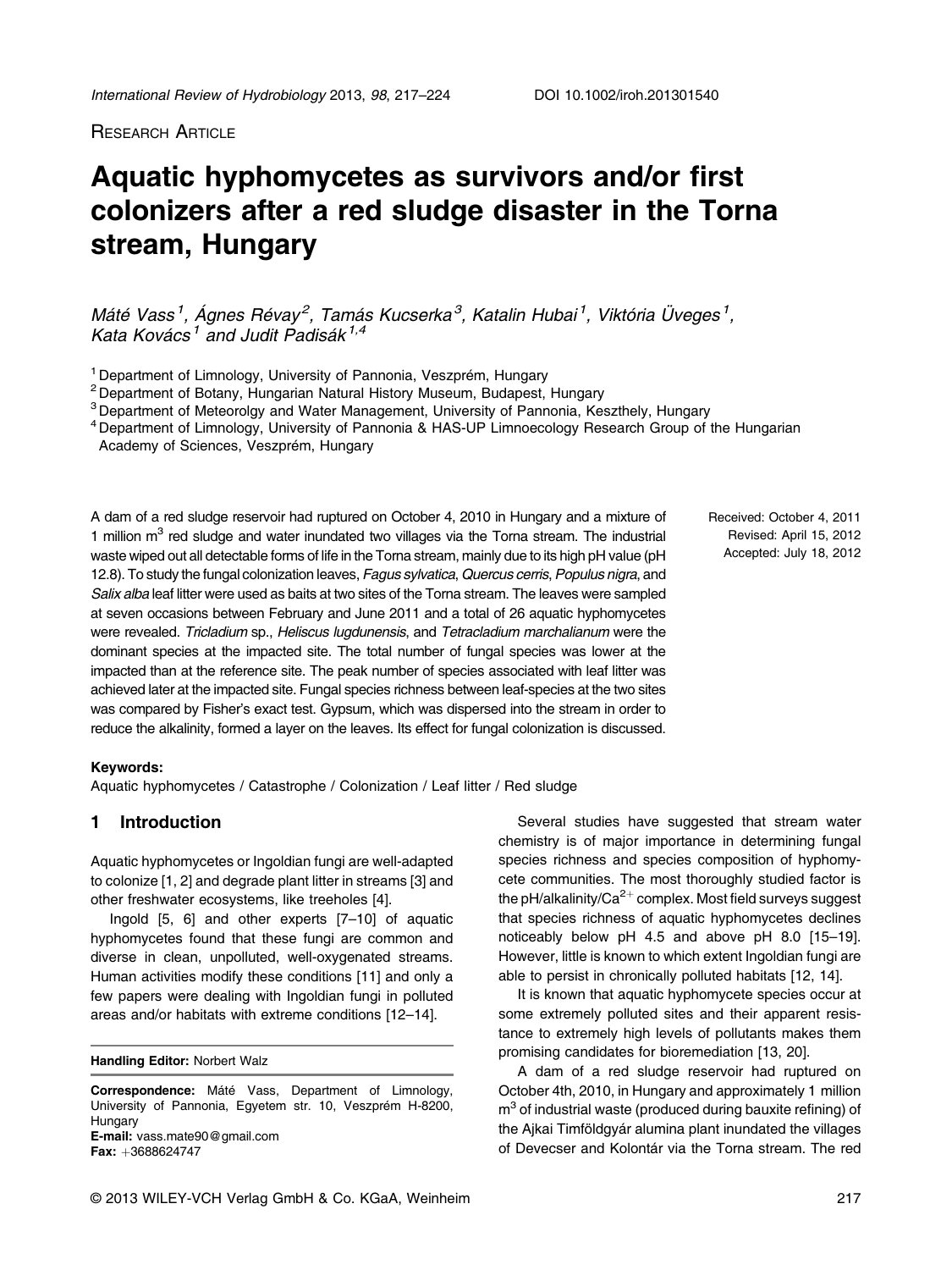sludge (mud) is a solid by-product of bauxite processing via the Bayer process which involves reaction with NaOH; consists mainly of  $Fe<sub>2</sub>O<sub>3</sub>$ , Al<sub>2</sub>O<sub>3</sub>, Na<sub>2</sub>O, SiO<sub>2</sub>, and TiO<sub>2</sub> in hydrated forms. Minor or trace elements in this material can be K, Cr, V, Ni, Ba, Cu, Mn, Pb, Zn, Zr, Y, Sc, Ga, etc. and even the radioactive U and Th. Currently, about 90 million tonnes of this highly alkaline waste material with pH 10–12.5 are produced globally [21]. The waste wiped out all detectable forms of life in the Torna stream, mainly due to its high pH level (12.8). This raises the question of how aquatic hyphomycete communities had been affected by this type of human interference.

Microscopical examinations of foam samples showed a few species of fungi (mainly aquatic hyphomycetes, e.g., Tricladium angulatum) and diatoms 1 month after the disaster. Then the pH level of the stream water lowered to  $8.30 \pm 0.67$  and it fluctuated around the indicated values. The fluctuation (which prevailed during this study) was attributable to artificial neutralization (with cc. HCl) managed by local authorities.

Since February 2011, we have begun to investigate the impact of red sludge and the effect of absence of macroinvertebrates on fungal communities in the Torna stream. The objectives of the present study were to determine: (a) the succession of Ingoldian fungi and their diversity, to compare: (b) aquatic hyphomycete communities on leaf baits at the reference and impacted sites of the Torna stream.

## 2 Materials and methods

## 2.1 Study sites

The study was conducted at two sampling sites (reference: N 47°5′33.6″, E 17°32′3.3″; impacted: N 47°6′36.7″, E 17°

# M. Vass et al. **International Review of Hydrobiology 2013**, 98, 217–224

26′9.9″) of the Torna stream (Fig. 1). It is a right tributary of the Marcal river, and has its source near a small village of Csehbánya located in the area of Bakony Mountains. The length of Torna stream is 51 km and the catchment area is about 498 km<sup>2</sup>. The two study sites were hydro-morphologically similar (average depth: 30–35 cm, velocity: 0.98 m  $s^{-1}$  at reference site; average depth: 35-40 cm, velocity:  $1.05 \text{ m s}^{-1}$  at impacted site) but one was impacted by the red sludge disaster and the other was not. The latter served as reference site.

# 2.2 Field procedures

To determine fungal colonization, air-dried leaves of Salix alba, Quercus cerris, Fagus sylvatica, and Populus nigra were collected in fall of 2010. They were put into big paper boxes to avoid breaking and transported to the laboratory. The leaves were dried to constant mass at 70°C. On February 17, 2011, they were exposed at each site in coarse litter-bags (10 cm  $\times$  10 cm, mesh size: 5 mm  $\times$  2 mm) for 125 days. Eighty-four litter-bags (three replicates) received 10 g of each litter type. The water temperature, pH, conductivity, dissolved oxygen, oxygen saturation were measured (HQ40d multimeter) at the time of each sampling occasion.

## 2.3 Laboratory procedures

Four randomly collected bags (one of each type of litter) were carried to the laboratory on the following dates: February 24, March 30, April 13, May 11, May 25, June 8, and June 22. One-one leaf of each leaf-species was taken from the bags randomly and washed in tap water and



Figure 1. Map showing the two sampling sites. Site 1: the reference site. Site 2: the impacted site of the stream.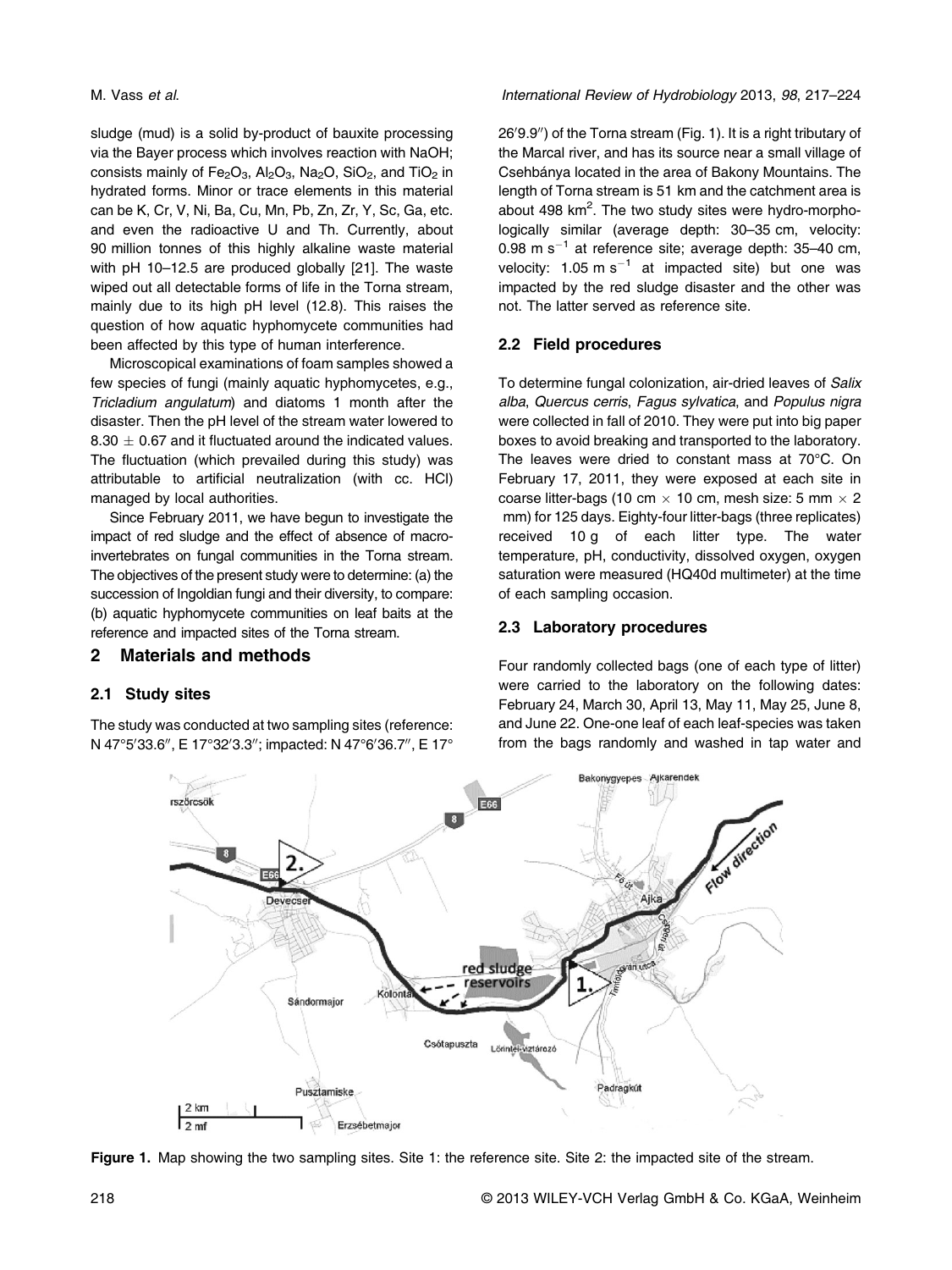incubated in aerated Milli-Q water (150 mL) for 3–4 days in separate beakers at room temperature. The suspensions were passed through membrane filters (8  $\mu$ m pore size, 25 mm diameter, Whatman PC) using a pneumatic pump (Antlia Pressure Filtration System, Schleicher and Schuell, Dassel, Germany). The conidia trapped on the filters were stained with cotton blue in lactophenol. The entire surface of each filter was thoroughly scanned at  $400\times$  magnification (Nikon Eclipse E400) and the conidia were identified and counted.

#### 2.4 Data analyses

Species diversity was calculated using Shannon's index:

$$
H=-\sum_{i=1}^S(p_i)\log_2 p_i
$$

where  $H$  is the index of species diversity,  $S$  is the total number of species, and  $p_i$  is the proportion of the  $i$ th species [22].

Fisher's exact test was used with STATISTICA 6.0 to compare fungal species richness between leaf (S. alba, Q. cerris, F. sylvatica, P. nigra) species at the two sites (impacted and reference site) on February 24 to June 22. Fisher's exact test is a statistical test used in the analysis of contingency tables where sample sizes (at our case the cumulative no. of species) are small [23].

#### 3 Results

Physical and chemical parameters of the two stream sites are summarized in Table 1 and Fig. 2. Conductivity was slightly higher at the impacted site. Dissolved oxygen was 7.54–14.5 and 8.69–11.61 mg L<sup>-1</sup> at the reference and the impacted site, respectively. Table 2 lists the aquatic hyphomycete species and their diversities associated with leaves collected on seven dates. A total of 26 taxa of aquatic hyphomycetes were detected: 17 were identified to the species level, 4 were assigned to the genus level, and 5 remained unidentified. Values of fungal species diversity were higher at the reference site. Fungal species diversity

Table 1. Conductivity, dissolved oxygen, and oxygen saturation of the two sites

| Site                                                                                  | Reference                                 | Impacted                             |
|---------------------------------------------------------------------------------------|-------------------------------------------|--------------------------------------|
| Conductivity ( $\mu$ S cm <sup>-1</sup> )<br>$O_2$ (mg $L^{-1}$ )<br>$O_2$ sat. $(%)$ | 736-1018<br>$7.54 - 14.5$<br>$81.7 - 129$ | 830-1264<br>8.69-11.61<br>91.9-108.6 |
|                                                                                       |                                           |                                      |

Numbers describe range of values between February 17 and June 22, 2011.



Figure 2. Stream water temperature (°C) and pH of the Torna stream between October 4, 2010 and June 22, 2011.

peaked earlier at the reference site (April 13) than at the impacted site (May 25). At the beginning of fungal colonization, there were differences in succession and cumulative number of species between the two sampling sites, but in the case of diversity and species evenness differences have only occurred after 4–6 wk of intensive decomposition. Thenceforth the diversity and evenness of fungal species decreased substantially (at the reference site) while at the impacted site these parameters prevailed for longer time (till June).

Anguillospora mediocris, Cylindrocarpon sp., Tetracladium marchalianum, Tricladium sp., and an unidentified sigmoid form were the most common species during the whole study.

The total number of Ingoldian fungi was lower at the impacted than at the reference site (Fig. 3). The increase in species number was slower and the peak number of species was achieved later at the impacted site. Figure 4 displays changes in the number of fungal species on each leaf-species. At first sight, there were no notable differences between the two sites, except for Salix alba. Using Fisher's exact test, we found significant differences between fungal species richness of the same leaf-species at the two sites. Species richness on Salix alba was significantly higher at the reference than at the impacted site on February 24 ( $p = 0.0049$ ), but the opposite was found on May 25 ( $p = 0.0497$ ). Furthermore, on Fagus sylvatica a similar difference (lower fungal species richness at the reference site) was found on June 8  $(p = 0.0248)$ . In the other cases, there were no significant differences between sites.

The succession of Ingoldian fungi is shown in Fig. 5. Heliscus lugdunensis and Tricladium angulatum occurred frequently and had larger conidia at the impacted site. Typically, Tricladium species were present at higher numbers at the impacted site. The early colonist Tetracladium marchalianum showed higher relative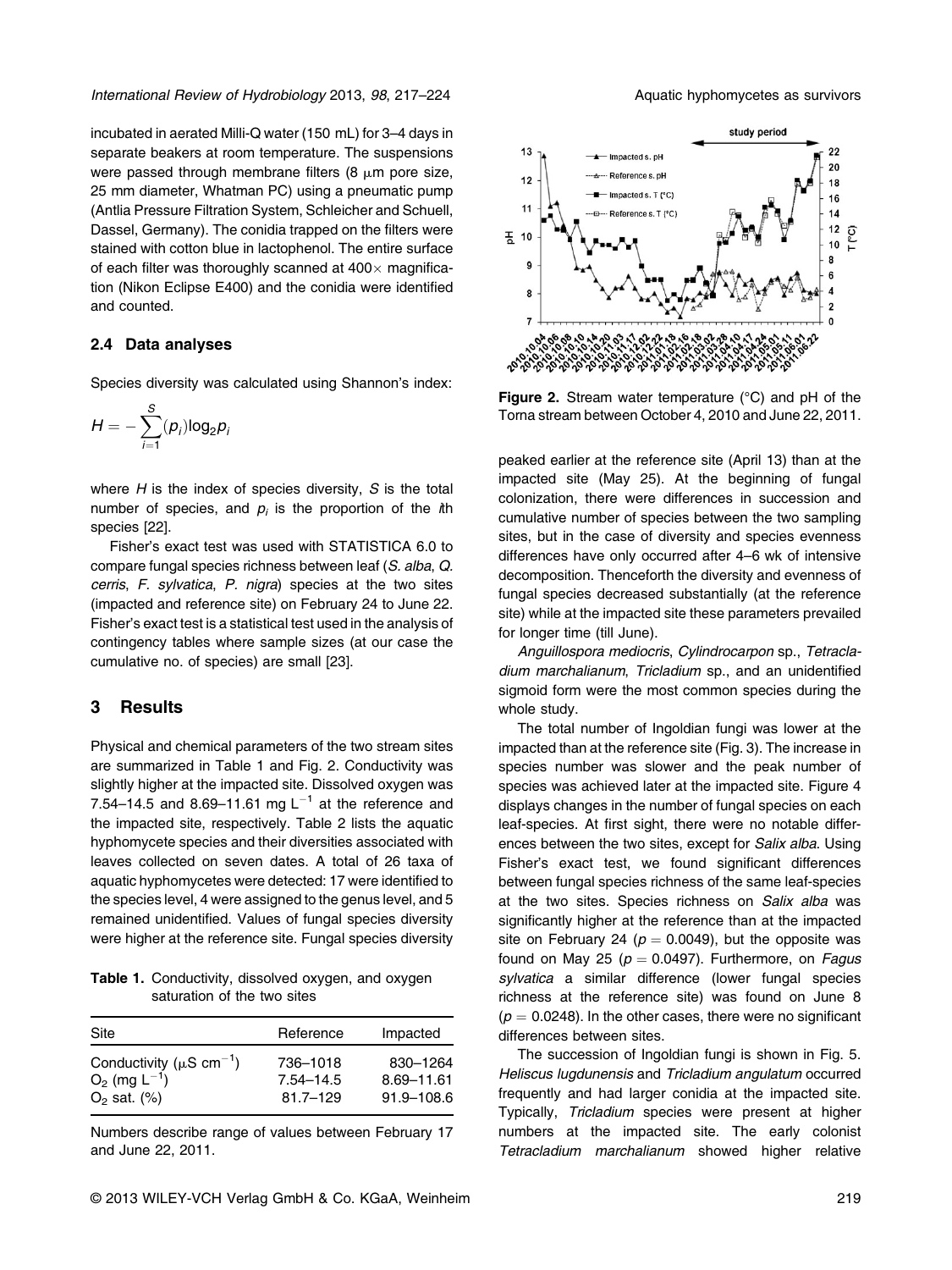Table 2. Aquatic hyphomycete species detected and their diversities (average of fungal communities' diversity on each leaves) at two sites of Torna stream

|                                                                                                                                             | Reference site |                       |                           |                     |                 |                |                 | Impacted site  |                       |                          |                          |                              |                  |                |  |
|---------------------------------------------------------------------------------------------------------------------------------------------|----------------|-----------------------|---------------------------|---------------------|-----------------|----------------|-----------------|----------------|-----------------------|--------------------------|--------------------------|------------------------------|------------------|----------------|--|
| Species                                                                                                                                     | February<br>24 | March<br>30           | April<br>13               | May<br>11           | May<br>25       | June<br>08     | June<br>22      | February<br>24 | March<br>30           | April<br>13              | May<br>11                | May<br>25                    | June<br>08       | June<br>22     |  |
| Alatospora acuminata Ingold<br>Anguillospora longissima<br>(Sacc. and Syd) Ingold                                                           | P              | FQ                    | <b>FQPS</b><br>F          | Q<br>FQP            | Q               | Q<br>Q         | Q               |                | <b>FQPS</b><br>F      | <b>FQPS</b>              | FQP                      | P                            | F<br>F           |                |  |
| Anguillospora mediocris Gönczöl and<br>Marvanová                                                                                            |                | <b>FP</b>             | <b>FQPS</b>               | <b>FQPS</b>         | FQP             | FQP            | FQP             | Q              | <b>FQPS</b>           | <b>FQPS</b>              | <b>FP</b>                | Q                            | F                | FQ             |  |
| Anguillospora sp.<br>Clavariopsis aquatica De Wild                                                                                          | PS<br>F        | FQP                   | <b>FQS</b><br><b>FQPS</b> | <b>FPS</b><br>P     | <b>FPS</b><br>P | QPS<br>P       | <b>FPS</b><br>P |                |                       | <b>FQS</b><br><b>FPS</b> | <b>FQPS</b><br><b>FP</b> | Q<br>P                       | Q                | P              |  |
| Cylindrocarpon sp.<br>Dactyella submersa (Ingold) Nilsson<br>Flabellospora sp.                                                              | FO.            | <b>FOPS</b><br>P<br>F | QPS<br>FQP                | <b>FPS</b>          | Q               | QPS            | PS              | Q              | Q<br>S                | Q<br>F                   | FQ                       | FS                           | QPS<br><b>FQ</b> | FQP<br>P       |  |
| Heliscus lugdunensis Sacc. and Therry<br>Lemmoniera aquatica De Wild.<br>Retiarius bovicornutus D.L. Olivier<br>Tetrachaetum elegans Ingold | F              | OP<br>FQP<br>Q<br>F   | QP<br>Q<br>Q              | Q                   |                 |                |                 | F              | Q<br>FQP<br><b>FS</b> | FQ<br>QP<br>QP           | <b>FS</b><br><b>FS</b>   | S                            | F                |                |  |
| Tetradadium marchalianum De Wild<br>Tetracladium setigerum (Grove) Ingold                                                                   | <b>FQPS</b>    | <b>FQPS</b>           | <b>FQPS</b>               |                     | Q               |                |                 | <b>FP</b>      | <b>FQPS</b>           | <b>FQPS</b><br>P         | <b>FS</b>                | <b>FPS</b>                   | <b>FP</b>        | <b>FP</b>      |  |
| Tricladium angulatum Ingold<br>Tricladium caudatum Kuzuha                                                                                   | S              | FQP                   | <b>FQPS</b>               | Q                   | Q               | Q              |                 |                | <b>FQPS</b>           | <b>FQP</b>               | <b>FQS</b>               | <b>FPS</b>                   | F                |                |  |
| Tricladium gracile Ingold<br>Tricladium sp.<br>Trinacrium subtile Fresen.<br>Tripospernum camelopardus Ingold, Dann<br>and McDougall        | S              | <b>FP</b><br>FQP      | <b>FQ</b><br>Q<br>Q       | Q                   |                 |                |                 |                |                       | F                        | <b>FS</b>                | <b>FP</b><br><b>FPS</b><br>P | Q                |                |  |
| Varicosporium elodeae Kegel<br>Sigmoid 1                                                                                                    | QS             | QPS                   | S<br><b>FQS</b>           |                     |                 | QPS            | QS              | <b>FP</b>      | Q                     | Q                        |                          | QS                           | QS               | <b>FQ</b>      |  |
| Sigmoid2<br>Unknown 1<br>Unknown 2                                                                                                          | F<br>S<br>S    | S                     |                           | F                   |                 |                |                 |                | Q                     |                          | Q                        | F                            |                  |                |  |
| Unknown 3<br>Diversity (H)<br>Evenness (E)                                                                                                  | 0.979<br>0.208 | 2.066<br>0.440        | Q<br>2.490<br>0.530       | Q<br>2.105<br>0.448 | 1.041<br>0.221  | 1.447<br>0.308 | 1.327<br>0.282  | 0.886<br>0.188 | 2.060<br>0.438        | 1.731<br>0.368           | 1.929<br>0.410           | 1.959<br>0.417               | 1.448<br>0.308   | 0.865<br>0.184 |  |

F, Fagus sylvatica; Q, Quercus cerris; P, Populus nigra; S: Salix alba.



Figure 3. Variation of the total number of aquatic hyphomycete species associated with leaf litter during the study period.

proportion on Salix and Populus leaves than in the reference site. The maximal differences in species composition and succession of fungi were found on oak leaves.

## 4 Discussion

The number of conidia in the stream water and the structure of fungal communities are affected by a number of factors, among which water chemistry and the quantity and quality of substratum were suggested to be the most relevant [15–17, 24, 25]. Environmental pollution commonly results in a decrease of fungal diversity [20]. Those human activities that change the quantity of available substrata for colonization of fungi in streams may also decrease the number of fungal species.

A few days after the disaster, large amounts of gypsum were dispersed into the impacted site of the Torna stream by the local authorities in order to reduce the alkalinity. It was not a successful management strategy to regain the natural hydro-chemical balance of stream water, but had substantial side effects. Gypsum layers were formed on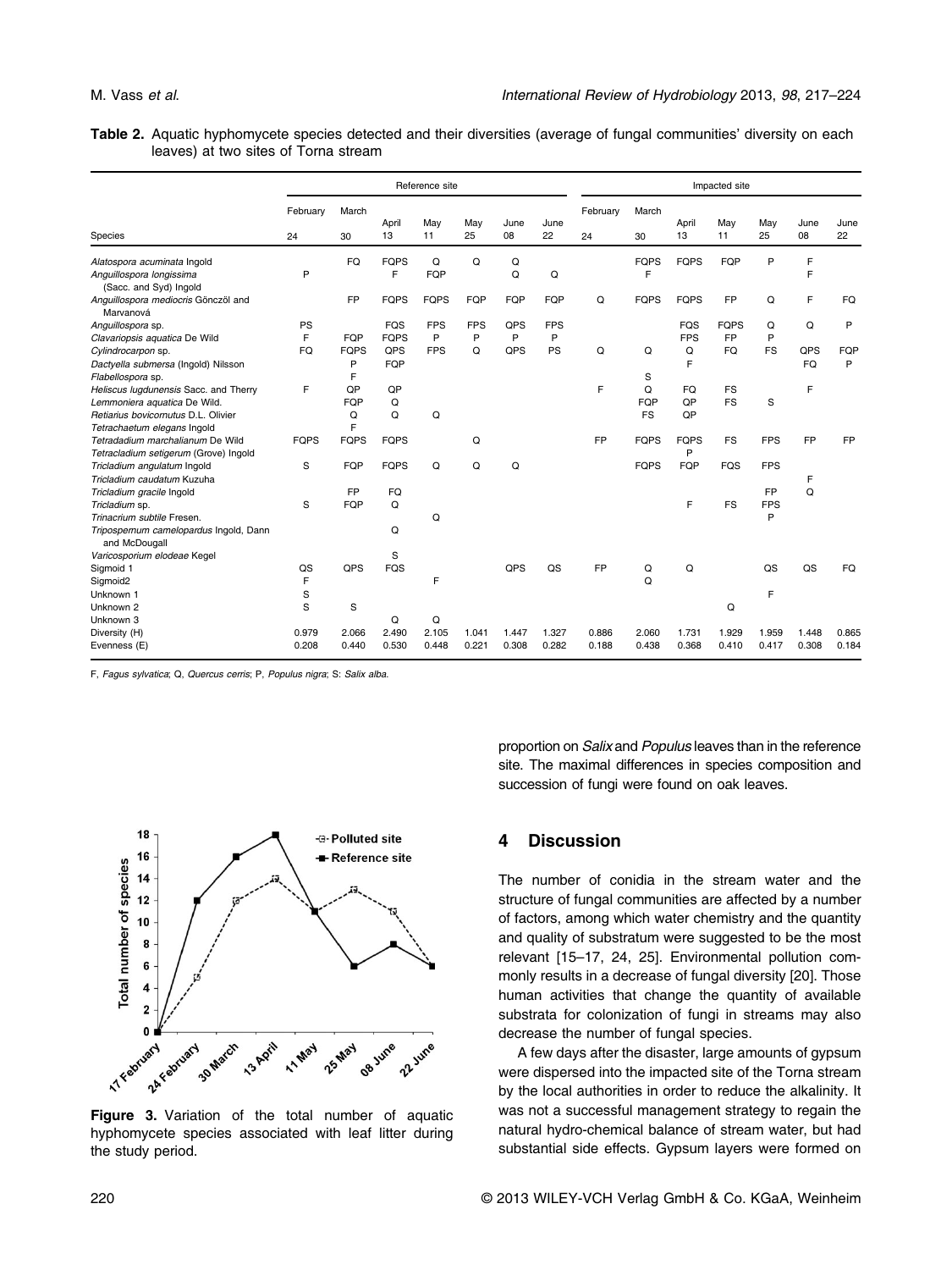

Figure 4. Number of aquatic hyphomycete species associated with the four leaf-species at the reference and the impacted site during the study period.



Figure 5.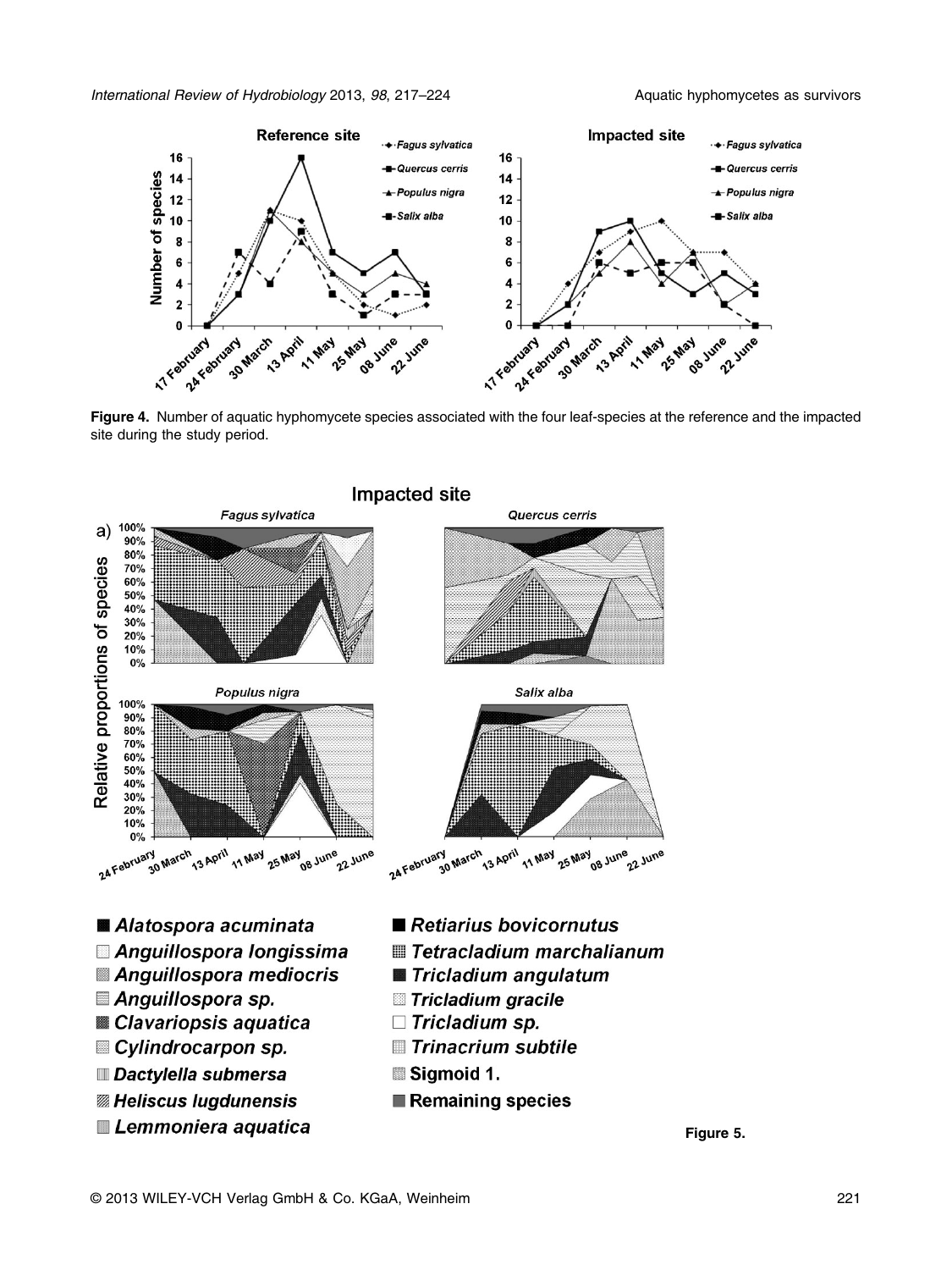

Figure 5. Temporal changes in the relative proportions of aquatic hyphomycete species (*>*5% of total) associated with different leafspecies at the two stream sites (a) Impacted site, (b) Reference site.

the leaves, which resulted in lower specific surface of leaves for saprophytic fungi as aquatic hyphomycetes. Large amounts of gypsum sedimented in the streambed by the progress of time at the impacted site. Later, the specific surface of leaves was getting higher, but there were no sufficient microhabitats for macroinvertebrates to colonize the impacted area of the watercourse [26]. The gypsum layer may be an explanation for why the exponential growth of these fungal species was slower and why the peak number of species prevailed for longer time at the contaminated section (Figs. 3 and 4). At the reference site, there were no such barriers to inhibit the rapid colonization and growth of fungal biomass on decaying leaves. However, saturation of the maximum number of species (Fig. 3), Shannon-diversity and evenness of fungal species were limited by the presence of macroinvertebrates, as well as a faster degradation rate [26].

Lemmoniera aquatica

The higher frequencies of Heliscus lugdunensis, Tricladium angulatum, Tetracladium marchalianum (on Salix and Populus leaves) and the other Tricladium species at the impacted site (Fig. 5) could be explained in two ways. First by the absence of their fungal competitors at the impacted site. The other explanation is that these species might represent a group of fungi, which tolerate a broader range of ecological conditions and are affected less by fluctuating pH. The occurrence of two species (H. lugdunensis and T. marchalianum) was not surprising, because some papers mentioned their occurrence in polluted sites or in streams contaminated by heavy metals [12, 13, 27] and they appear to be resistant to Cd [28]. Typically, T. marchalianum is more common in alkaline streams [29]. Sridhar et al. [30] found that T. marchalianum contributed with 50.8% to all spores produced and H. lugdunensis with 28.0% in a heavily polluted site (the water column contained close to 2 g of dissolved Zn and several milligrams of other heavy metals per L, emerging as a spring from the mining and smelting waste dump). In another site (a channelized outlet from a

Remaining species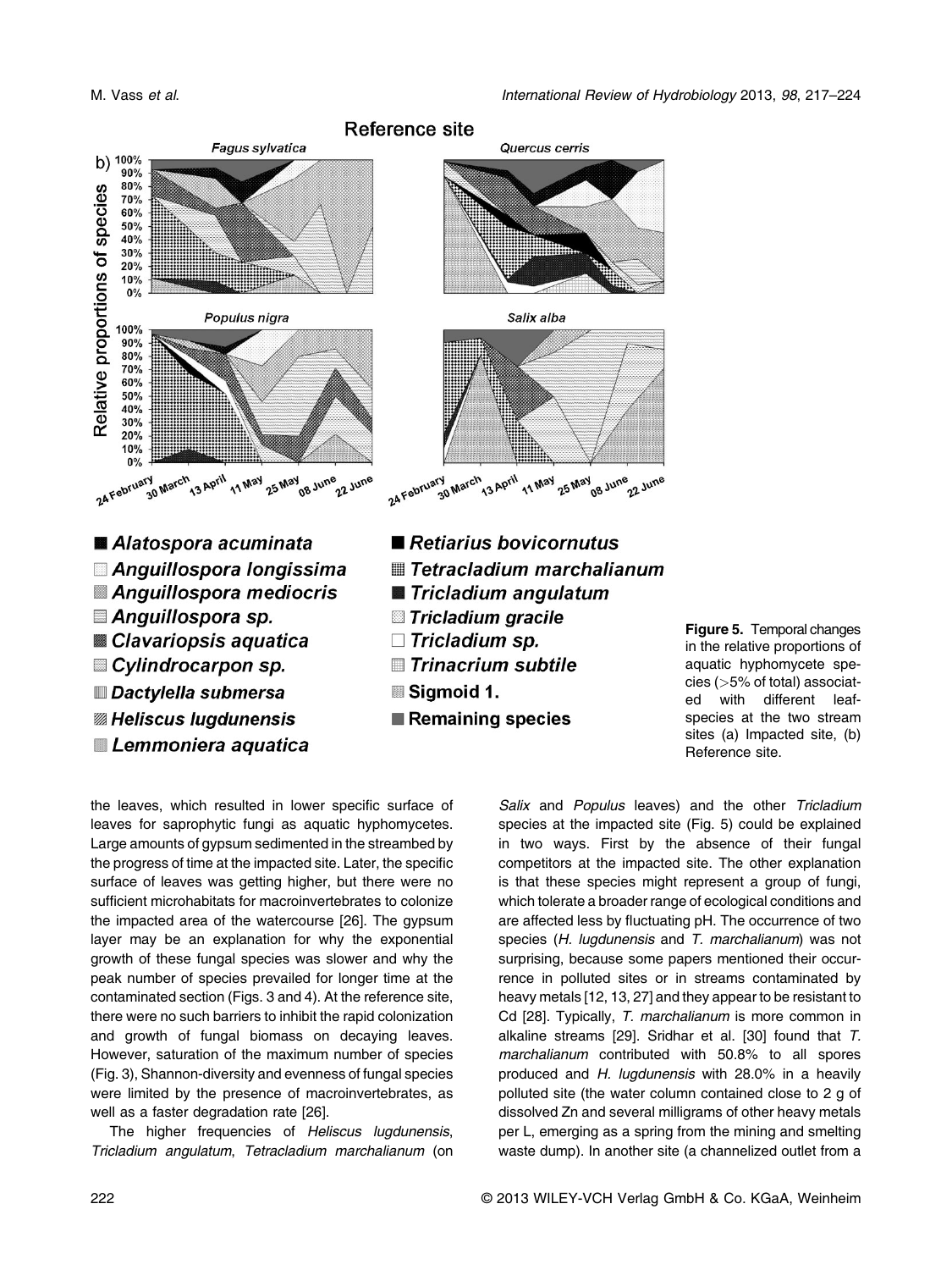lake where metal concentrations in the water column generally fall below 1 mg L<sup>-1</sup>) of the same study, T. marchalianum contributed with 90.2% to all conidia released, followed by Anguillospora sp. (2.8%), T. angulatum (2.1%), and H. lugdunensis dropped to 7th place (0.3%). Their experiments were conducted in two small streams in the district of Mansfeld (Sachsen-Anhalt, central Germany). These species are apparent candidates when searching for specialized physiological adaptations to severe pollution [12]. In our study, Cylindrocarpon sp. and Anguillospora sp. were common species in all location as found by Krauss et al. [13, 31] in a hyperpolluted watercourse. In all the aforementioned studies there was a history of water pollution for a long period of time (at least 100 years).

Effects of alkaline conditions on fungal communities have been described only at pH 8.4–8.7, but strongly alkaline condition, as caused by red sludge, have not been described yet. The parameters of the dissolved oxygen and oxygen saturation (Table 1) did not inhibit the life functions of organisms. The increased concentration of ions ( $Na<sup>+</sup>$ ,  $K^+$ ) from liquor of low solids containment red sludge resulted high conductivity (at the first day of disaster: 18.860  $\mu$ S cm<sup>-1</sup>, during the study: 830-1.264  $\mu$ S cm<sup>-1</sup>) and turbidity at the impacted site. After the strong alkaline load there were only some significant changes in frequencies of aquatic hyphomycete species (see above the results of Fischer's exact test). However, these significant differences may have reflected purely the physical effect by human activities and not by red sludge itself. In fact, the particles of gypsum ( $\sim$ 50  $\mu$ m) were bigger than of the redsludge (1–4  $\mu$ m) in fluid medium. Consequently, the particulates of gypsum formed a stable layer on the litter and also in the streambed while the small particles of red sludge moved downstream fast, and did not form a persistent layer in the streambed [26]. The accumulation of coagulated gypsum may have interfered with fungal activity on the leaves by inhibiting oxygen and nutrient uptake from the water column, or, the mycelium in the leaves may have been unable to produce conidiophores penetrating these layers [12]. Sridhar et al. [12] described that there is no obvious relationship between heavy metal concentration and the number of fungal species. Therefore, we conclude that the most severe effect in this case was the high level of gypsum on substrates. It resulted in lower fungal species richness and slower fungal growth on leaves at the impacted site of the Torna stream.

Apart from bacteria, aquatic hyphomycetes appeared to be the first group, which established successfully in the Torna stream after the red sludge disaster. However, the main question remains to be answered: are Ingoldian fungi the survivors or first colonizers in Torna stream after the red sludge catastrophe? Laboratory experiments (viability test on fungal cells affected by high pH (12.8)) would be

helpful for clarification. However, results obtained here and also in another study [32] support that fungi show high resistance to environmental disasters, which are as destructive as red sludge catastrophe, or have high colonization capacity.

In conclusion, our study demonstrated that human activities may change characteristics of microhabitats in surface waters dramatically, but diverse fungal communities might survive and/or re-colonize fast and thus find a way to continue their life-cycles as main member of microbial decomposers. Investigation to what extent the changes in diversity of aquatic hyphomycete community will affect litter breakdown processes and the re-colonizer invertebrates are our future goals.

This work was supported by: Hungarian National Science Foundation (OTKA No. K 75552), Public Foundation for Education (NTP-OKA-XXII-055), EU Societal Renewal Operative 322 Program (TÁ MOP-4.2.2.A-11/1/ KONV-2012-0064), and Universitas Foundation of Veszprém. The authors are grateful to Dr. Donát Magyar and Dr. János Bobvos (Department of Aerobiological Monitoring, Institute of Environmental Health) for his valuable comments and help in the statistical analysis.

The authors have declared no conflict of interest.

#### 5 References

- [1] Ingold, C. T., Advances in the study of the so-called aquatic hyphomycetes. Am. J. Bot. 1979, 66, 218–226.
- [2] Webster, J., Biology and ecology of aquatic hyphomycetes, in: Wicklow, D. T., Carroll, G. C. (Eds.), The Fungal Community, Its Organization and Role in the Ecosystem, Marcel Decker, New York 1981, 681–692.
- [3] Suberkropp, K., Klug, M. I., Degradation of leaf litter by aquatic hyphomycetes, in: Wicklow, D. T., Carroll, G. C. (Eds.), The Fungal Ecology, Its Organization and Role in the Ecosystem, Marcel Decker, New York 1981 761–776.
- [4] Gönczöl, J., Révay, Á., Treehole fungal communities: Aquatic, aero-aquatic and dematiaceous hyphomycetes. Fungal Divers. 2003, 12, 19–34.
- [5] Ingold, C. T., Aquatic hyphomycetes of decaying alder leaves. Trans. Br. Mycol. Soc. 1942, 25, 339–417.
- [6] Ingold, C. T., An illustrated guide to aquatic and waterborne hyphomycetes (Fungi Imperfecti) with notes on their biology. Freshwater Biol. Assoc. Sci. Publ. 1975, 30, 1–96.
- [7] Petersen, R. H., Aquatic hyphomycetes from North America. I Aleuriosporae (Part 1), and key to genera. Mycologia 1962, 54, 117–151.
- [8] Petersen, R. H., Aquatic hyphomycetes from North America. II Aleuriosporae (Part 2), and Blastosporae. Mycologia 1963, 55, 18–29.
- [9] Petersen, R. H., Aquatic hyphomycetes from North America. III Phialosporae and miscellaneous species. Mycologia 1963, 55, 570–581.